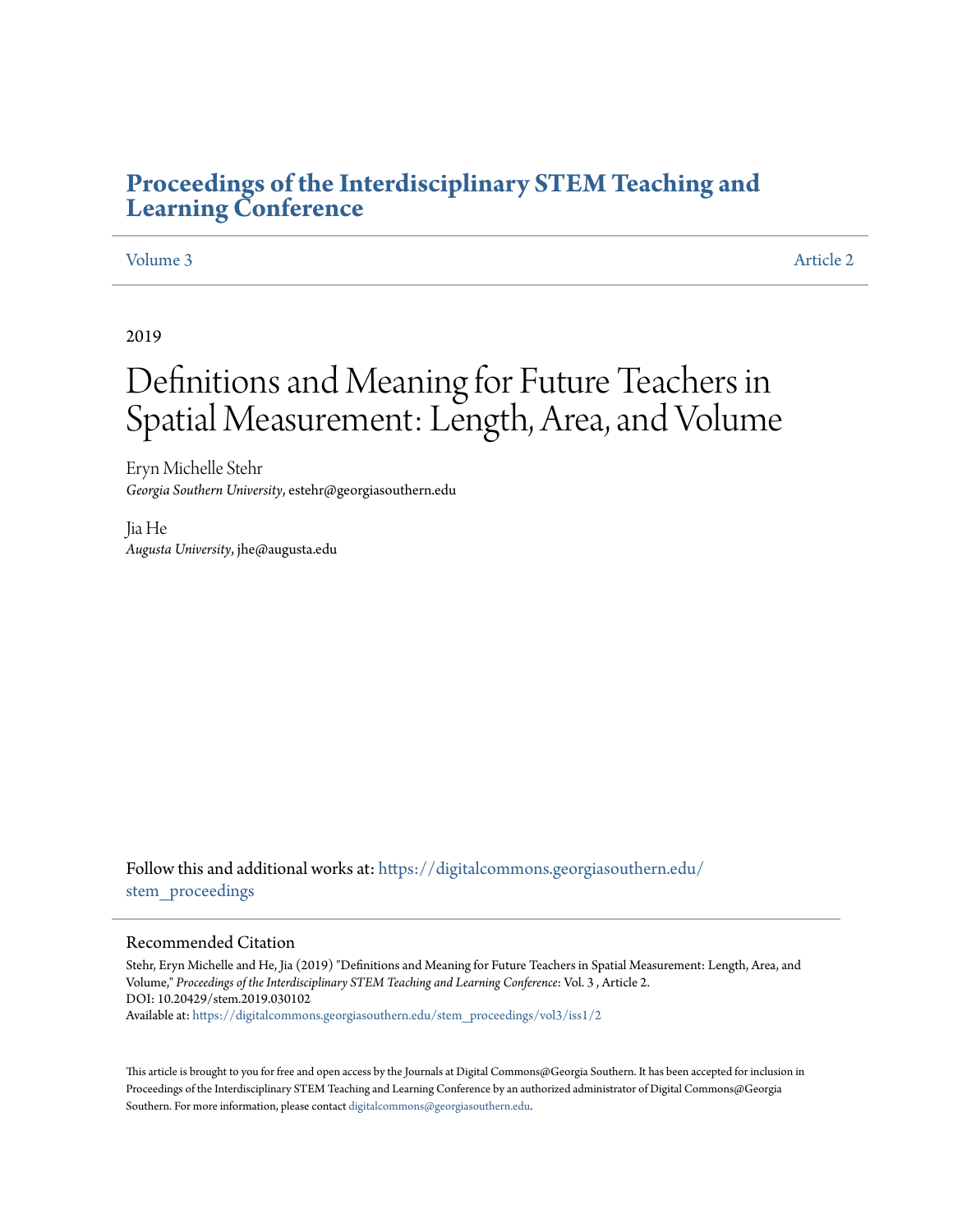## Definitions and Meaning for Future Teachers in Spatial Measurement: Length, Area, and Volume

#### **Abstract**

U.S. students have consistently demonstrated poor performance in spatial reasoning in standardized testing (e.g., National Assessment of Educational Progress). One possible reason is students' lack of conceptual understanding of measurement concepts (length, area, volume, capacity). This paper describes different ways that mathematics textbooks written for future elementary teachers define meanings of measurement concepts, especially the meaning of *measure, area,* and the measurement process (generally and for area). We base the analysis of definitions and construction of *complete* definitions using several definitions of each concept from mathematics textbooks written for future elementary teachers (e.g., Beckmann, 2012; Sowder, Sowder, & Nickerson, 2010). Although not one mathematics textbook provided a complete definition, together the definitions present a detailed and in-depth look at the measurement process and area measurement.

**Creative Commons License**  $\circ$   $\circ$ 

This work is licensed under a [Creative Commons Attribution 4.0 License.](http://creativecommons.org/licenses/by/4.0/)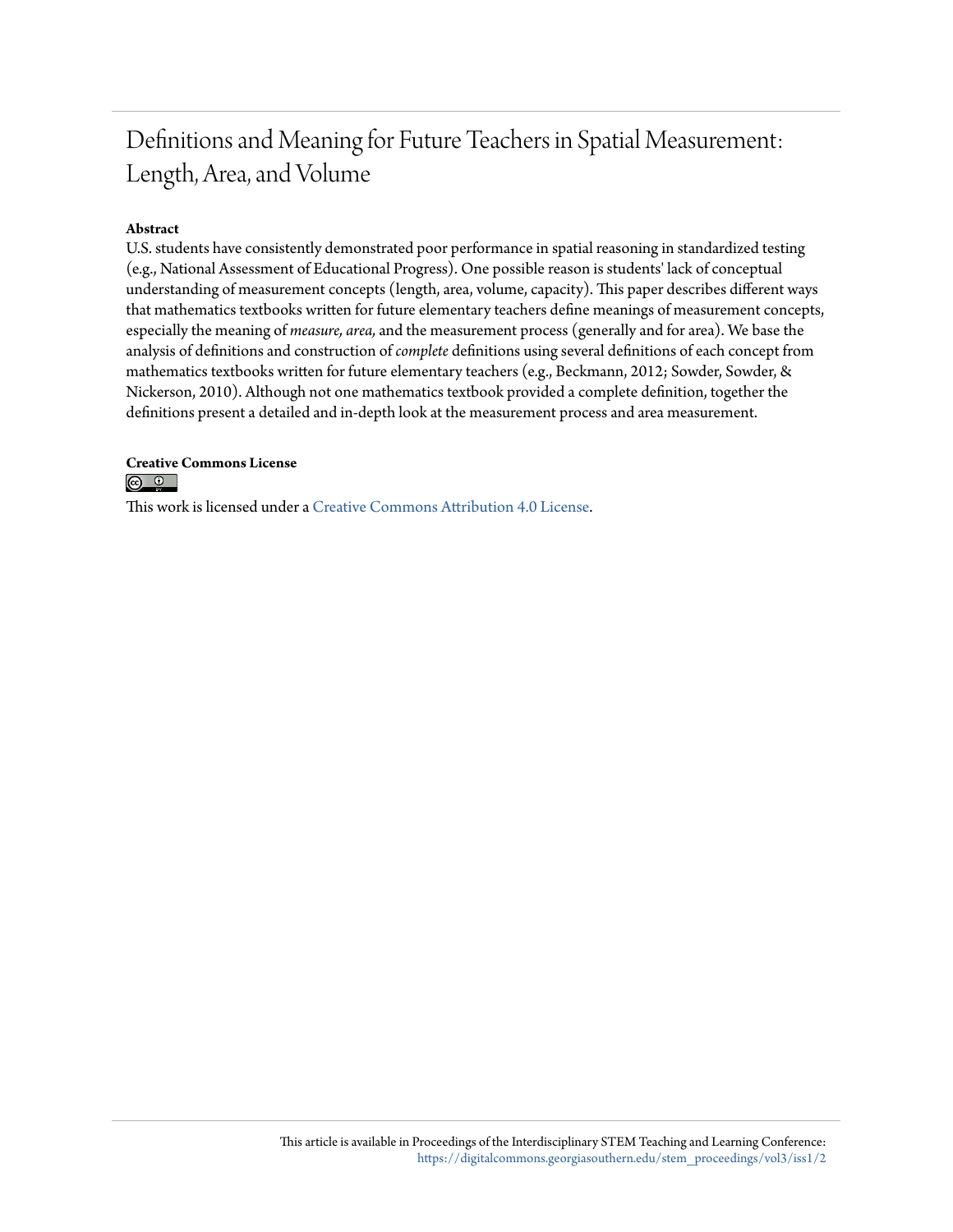This article is available in Proceedings of the Interdisciplinary STEM Teaching and Learning Conference: [https://digitalcommons.georgiasouthern.edu/stem\\_proceedings/vol3/iss1/2](https://digitalcommons.georgiasouthern.edu/stem_proceedings/vol3/iss1/2?utm_source=digitalcommons.georgiasouthern.edu%2Fstem_proceedings%2Fvol3%2Fiss1%2F2&utm_medium=PDF&utm_campaign=PDFCoverPages)

#### **Definitions and Meaning for Future Teachers in Spatial Measurement:**

#### **Length, Area, and Volume**

#### Eryn M. Stehr

(Corresponding Author: estehr@georgiasouthern.edu)

Georgia Southern University

Jia He

Augusta University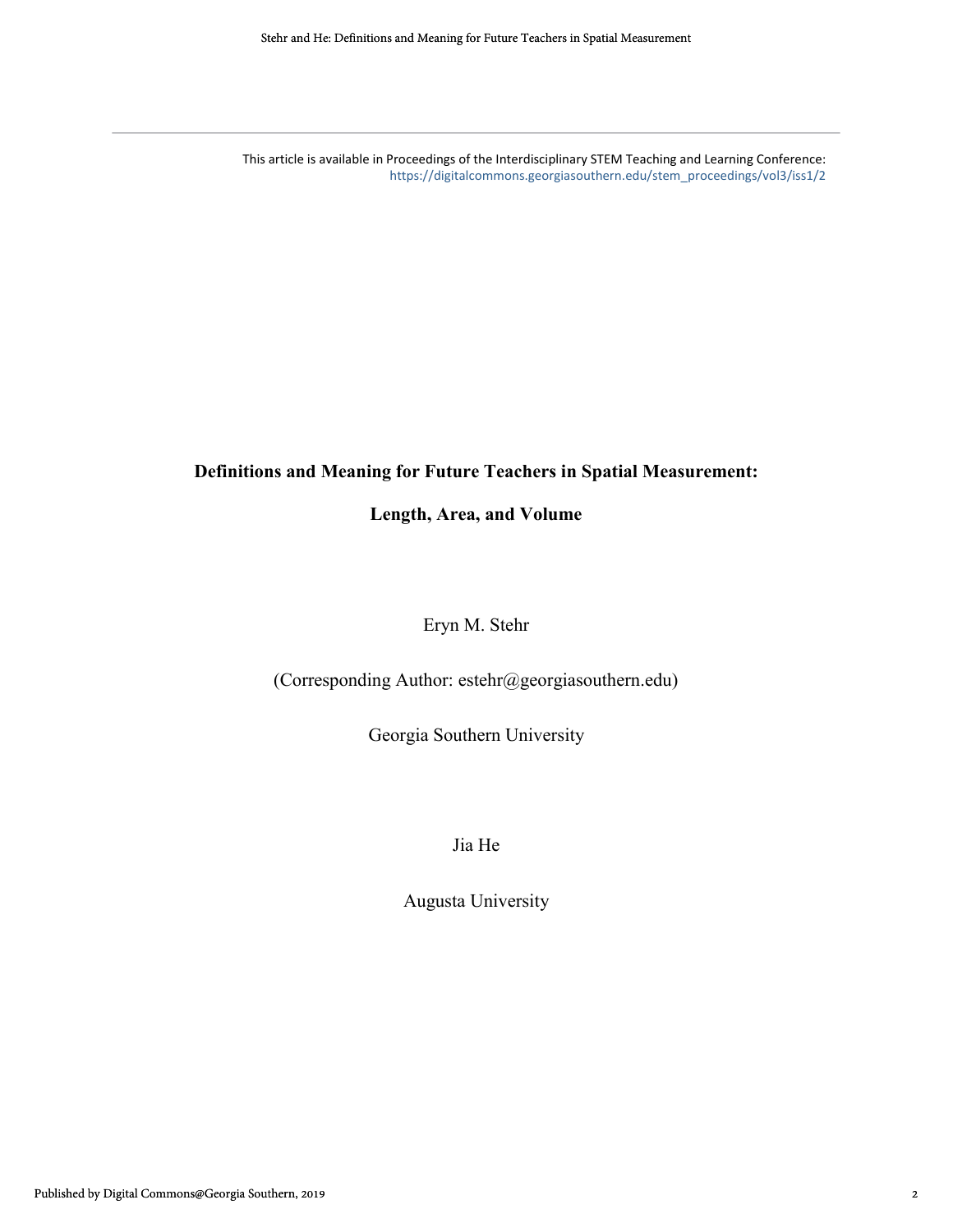#### Abstract

U.S. students have consistently demonstrated poor performance in spatial reasoning in standardized testing (e.g., National Assessment of Educational Progress). One possible reason is students' lack of conceptual understanding of measurement concepts (length, area, volume, capacity). This paper describes different ways that mathematics textbooks written for future elementary teachers define meanings of measurement concepts, especially the meaning of *measure, area,* and the measurement process (generally and for area). We base the analysis of definitions and construction of *complete* definitions using several definitions of each concept from mathematics textbooks written for future elementary teachers (e.g., Beckmann, 2012; Sowder, Sowder, & Nickerson, 2010). Although not one mathematics textbook provided a complete definition, together the definitions present a detailed and in-depth look at the measurement process and area measurement.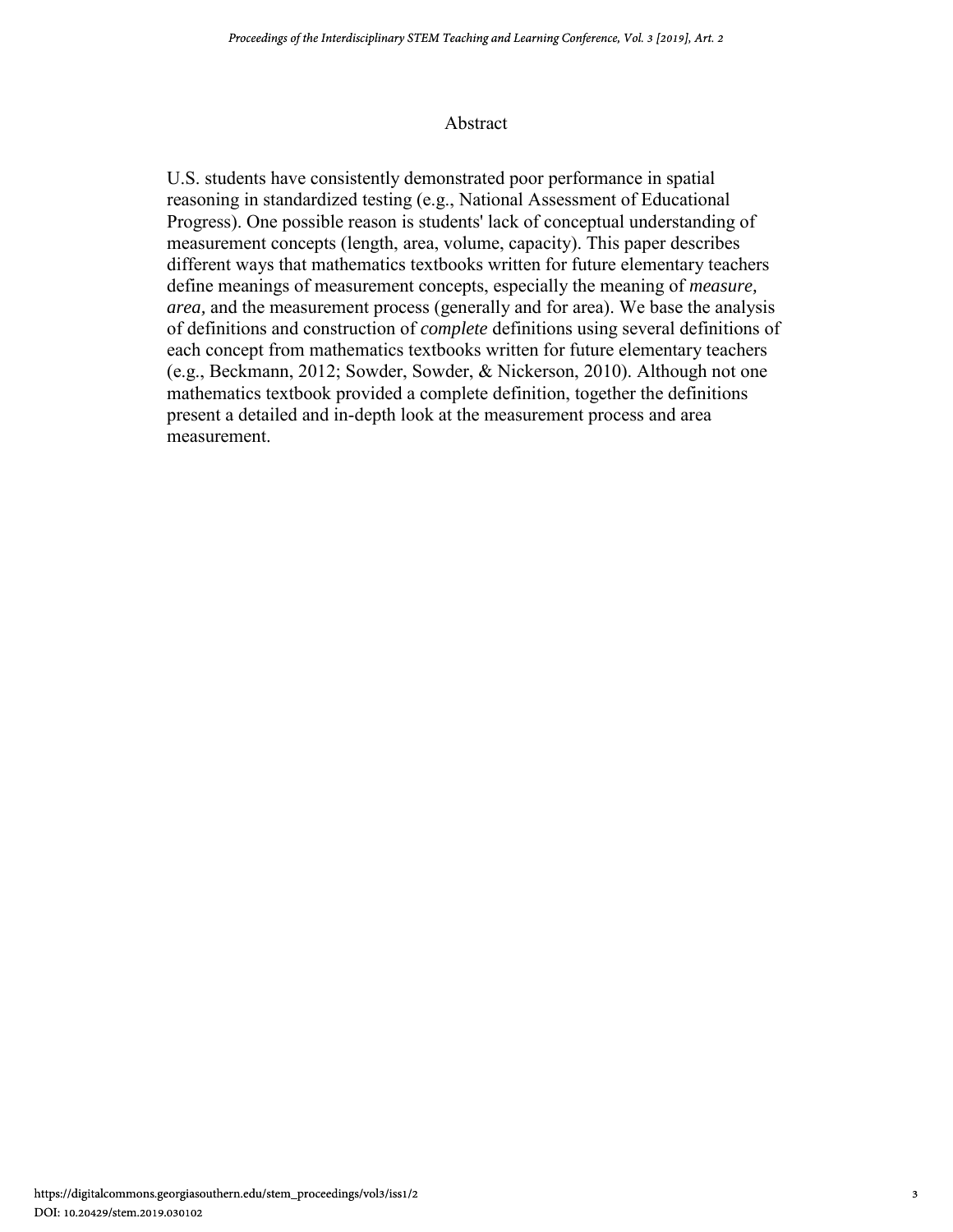#### **Introduction**

Deficiencies in elementary students' conceptual understanding of spatial measurement have persisted, emerging through educational research (e.g., Kamii & Kysh, 2006) and national assessments (e.g., National Assessment of Educational Progress). Investigating several decades of results from the National Assessment of Educational Progress (NAEP), Kloosterman, Rutledge, and Kenney (2009) described particular examples of persistent measurement deficiencies. When asked to measure a toothpick in nonstandard position (shown in Figure 1), only 20% of fourth grade students (NAEP, 2004) determined the correct length. Their incorrect responses indicated that students were unable to adapt typical length measurement strategies to this unfamiliar situation. Their struggle indicated that they did not have a deep understanding of the meaning of length measurement nor the measurement procedure. In the same year, 40% of eighth grade students also answered incorrectly, which indicated that the lack of understanding persisted across grade levels. Similar difficulties in understanding area and volume measurement meanings and procedures can be seen in other NAEP questions.

Figure 1. "Toothpick Problem" from NAEP (2003)



More recently, a 2017 NAEP item asked 144,900 eighth grade students, "Casey goes running every morning. Which of the following units can Casey use to measure the distance he runs: cubic feet, grams, liters, meters, or square meters?" Of all eighth grade students, over half (54%) answered correctly (meters) but  $46\%$  answered with square miles  $(38\%)$ , cubic feet  $(6\%)$ , grams (1%), or liters (1%). These results---choosing units that would be used to measure area or volume, rather than length---indicate that students still do not have a deep understanding of fundamental concepts of spatial measurement. Future elementary teachers must be supported in developing deep understanding of these concepts in order to support their future students in their own development.

Definitions are centrally important to mathematics, providing one way to communicate mathematical concepts. Definitions allow for precise communication. One perspective on mathematical definitions focuses on using extremely precise language to accurately describe a concept. Although Vinner (1991) argued that definitions alone are not sufficient in helping students develop a mental image of the concept behind the definition, learning to use definitions to support arguments is important for all students in mathematics courses. McCrory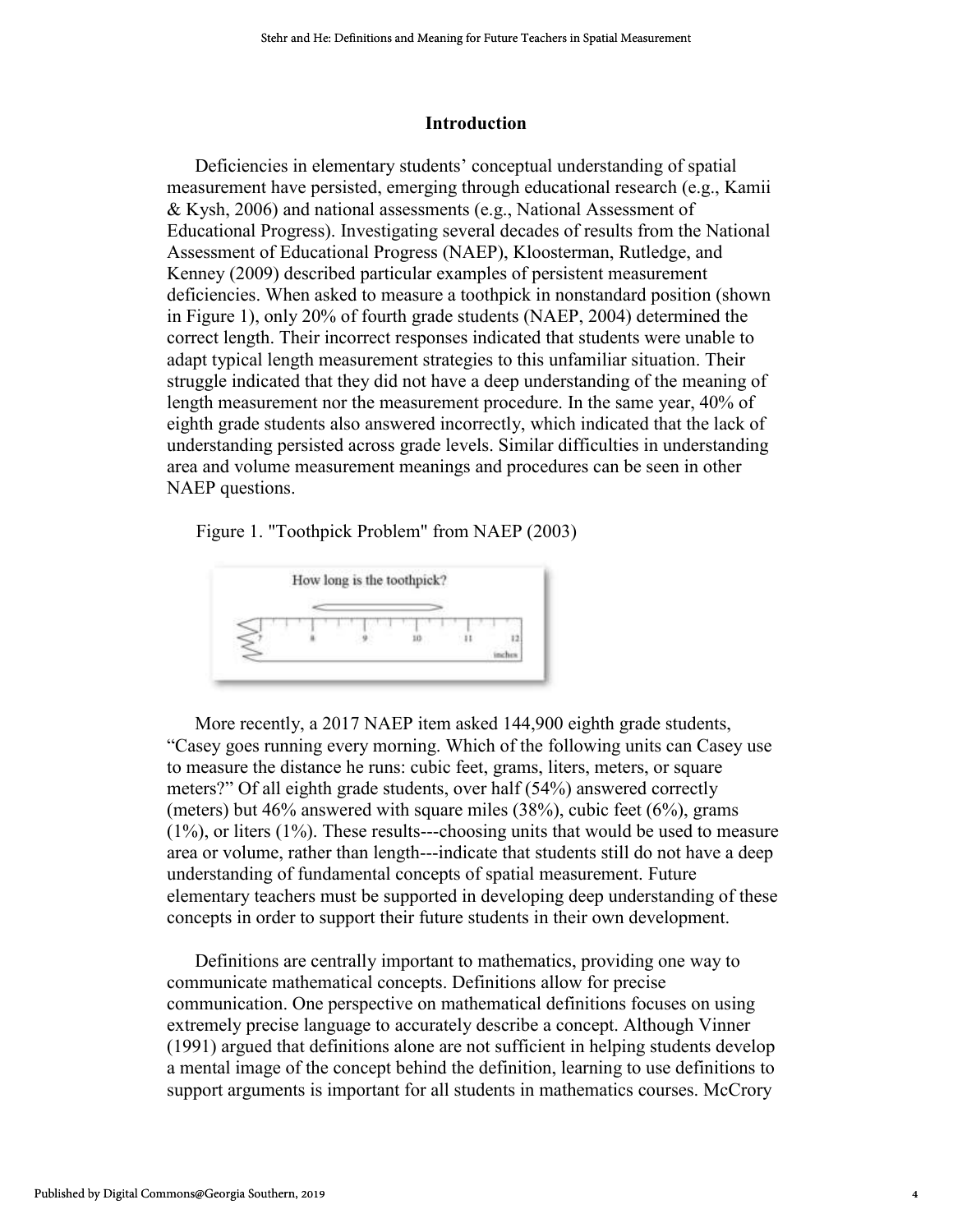(2006) explored definitions of fractions in mathematics textbooks written for future elementary teachers and, finding inconsistency in definitions across textbooks, argued:

These differences in [definitions] may seem insignificant to some, and it is possible, perhaps likely, that each of these mathematicians would judge the others' approaches as correct even if not ideal. Yet the details and how they are addressed represent sophisticated mathematical issues and point to a fundamental mathematical problem that is replayed across the curriculum: How do we create definitions and starting assumptions that are both mathematically correct and at the same time comprehensible and unambiguous to this population of students (prospective elementary teachers)?

#### This literature review focused on: *What opportunities do future teachers have to encounter key aspects of length, area, or volume measurement in textbook definitions?*

After examining length, area, volume, and capacity definitions in eleven mathematics for elementary teacher textbooks, we found that definitions vary greatly. Different aspects emerge in definitions across different textbooks; no textbook definition included all aspects. Authors likely wrote the definitions, anticipating the needs of making concepts understandable to future teachers, while also attending to the length and focus of the textbook. We present here an analysis of the definitions, connecting and building on the multiple definitions to construct a potentially complete definition. Although length, volume, and capacity, are also interesting, due to space limitations, this paper focuses on definitions of a general measurement process, using the results to then organize and analyze definitions of area measurement.

#### **Method**

Building on McCrory's (2006) exploration of 20 mathematics textbooks written for elementary teachers, we searched for updated editions of the textbooks, excluding those that are now out of print. We ended with 11 mathematics textbooks written for elementary teachers. We looked in the index of each textbook for "measure(ment)," "length," "area," "volume," and "capacity."

Some textbooks included multiple definitions: we counted a definition as separate from another definition if they were on different pages (and not connected on consecutive pages). we did not capture associated student activities or illustrative examples because our focus was on the way the textbook *told* the PSTs, through definitions or descriptions, the mathematical meaning of each concept.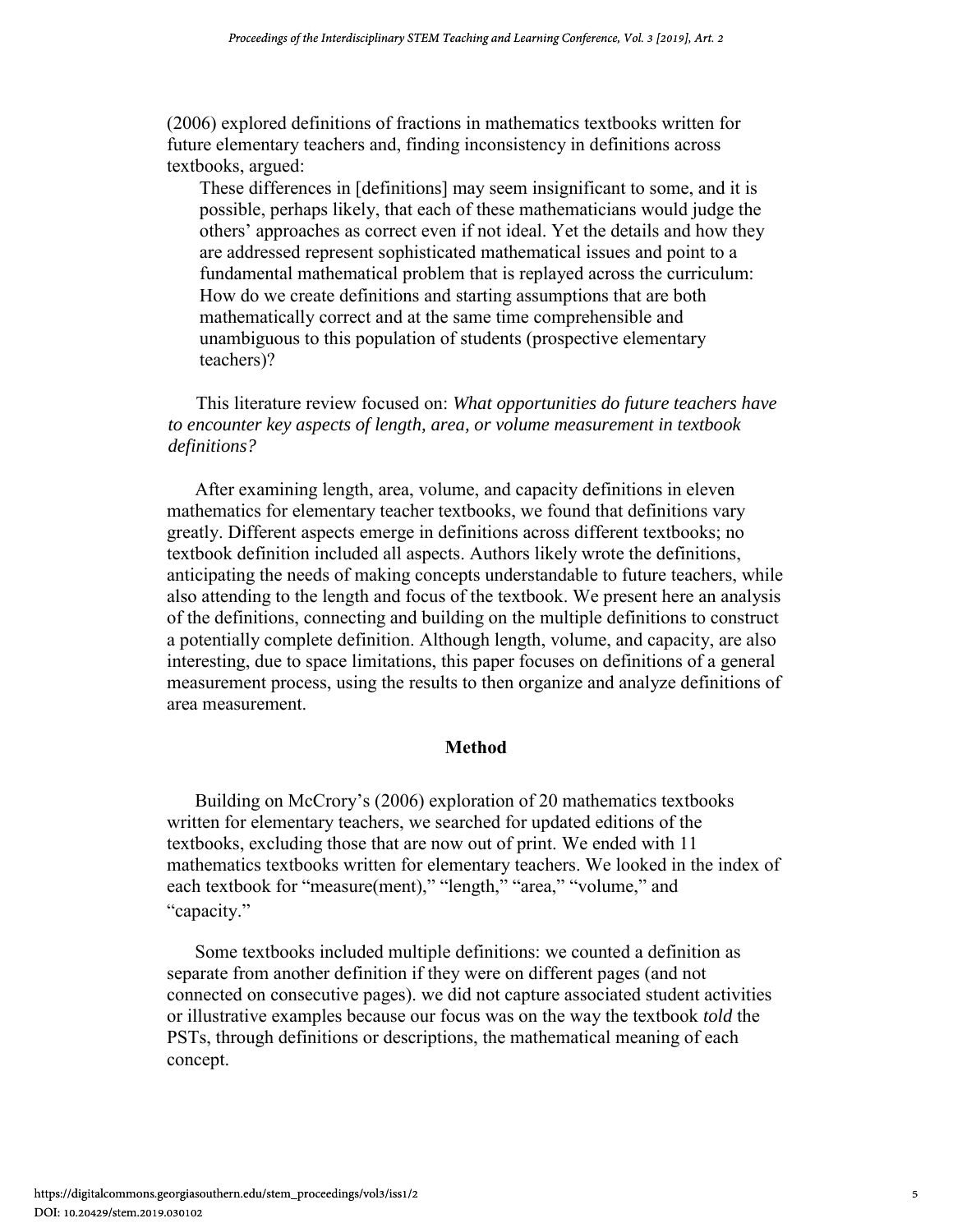#### **Findings**

| measurement, area). We sorted the cards multiple times, according to aspects<br>included in the descriptions and definitions. First, writing individual aspects, as<br>expressed in each definition. Then, allowing themes to emerge by grouping and<br>regrouping those aspects (e.g., Creswell, 2007; Machi & McEvoy,<br>2016). For example, one definition of area by Parker and Baldridge (2004) was<br>Definition 1.2 (School Definition). The area of a region tiled by unit squares is the<br>number of squares it contains. | We printed definitions on cards: one stack for each concept (e.g., |                |                |                |                |
|-------------------------------------------------------------------------------------------------------------------------------------------------------------------------------------------------------------------------------------------------------------------------------------------------------------------------------------------------------------------------------------------------------------------------------------------------------------------------------------------------------------------------------------|--------------------------------------------------------------------|----------------|----------------|----------------|----------------|
| For this definition, we noted ideas of the area <i>action</i> (e.g., tiling), <i>unit</i> (e.g.,<br>unit squares), <i>space</i> (e.g., region), and <i>quantification</i> of area (e.g., number of<br>squares [the tiled region] contains). Comparing aspects expressed in one card to<br>other cards created many potential themes. As we compared cards and aspects, we<br>found overarching themes that could be used to summarize the aspects.                                                                                  |                                                                    |                |                |                |                |
|                                                                                                                                                                                                                                                                                                                                                                                                                                                                                                                                     | <b>Findings</b>                                                    |                |                |                |                |
| We first present an overview of the definitions across the 11 textbooks. Then<br>we describe the measurement process and area definitions.<br>The table below shows the number of definitions, organized by type, included<br>in each textbook.                                                                                                                                                                                                                                                                                     |                                                                    |                |                |                |                |
| Table 1. Number of spatial measurement definitions by textbook and<br>definition type.                                                                                                                                                                                                                                                                                                                                                                                                                                              |                                                                    |                |                |                |                |
|                                                                                                                                                                                                                                                                                                                                                                                                                                                                                                                                     | Measure                                                            | Length         | Area           | Volume         | Capacity       |
| 1 Bassarear (2012)                                                                                                                                                                                                                                                                                                                                                                                                                                                                                                                  |                                                                    | 1              | $\overline{2}$ | 4              |                |
| 2 Beckmann (2011)                                                                                                                                                                                                                                                                                                                                                                                                                                                                                                                   |                                                                    | $\mathbf{1}$   | $\overline{c}$ | $\overline{2}$ | $\mathbf{1}$   |
|                                                                                                                                                                                                                                                                                                                                                                                                                                                                                                                                     |                                                                    | $\mathbf{1}$   | $\overline{2}$ | $\mathbf{1}$   |                |
| 3 Bennett, Burton, & Nelson (2012)                                                                                                                                                                                                                                                                                                                                                                                                                                                                                                  | $\mathbf{1}$                                                       |                |                |                |                |
| 4 Billstein, Libeskind, & Lott (2010)                                                                                                                                                                                                                                                                                                                                                                                                                                                                                               | $\mathbf{1}$                                                       | $\mathbf{1}$   | $\overline{2}$ | $\mathbf{1}$   |                |
| 5 Sowder, Sowder, & Nickerson (2010)                                                                                                                                                                                                                                                                                                                                                                                                                                                                                                |                                                                    | $\overline{2}$ | $\overline{2}$ | $\overline{2}$ | $\overline{2}$ |
| 6 Long & DeTemple (2012)                                                                                                                                                                                                                                                                                                                                                                                                                                                                                                            | $\mathbf{1}$                                                       |                | $\mathbf{1}$   | $\mathbf{1}$   | $\mathbf{1}$   |
| 7 Musser, Burger, & Peterson (2011)                                                                                                                                                                                                                                                                                                                                                                                                                                                                                                 | $\mathbf{1}$                                                       | $\mathbf{1}$   | 1              | $\mathbf{1}$   | $\mathbf{1}$   |
| 8 Parker & Baldridge (2004)                                                                                                                                                                                                                                                                                                                                                                                                                                                                                                         | 1                                                                  | $\overline{2}$ | 3              | $\overline{3}$ | 1              |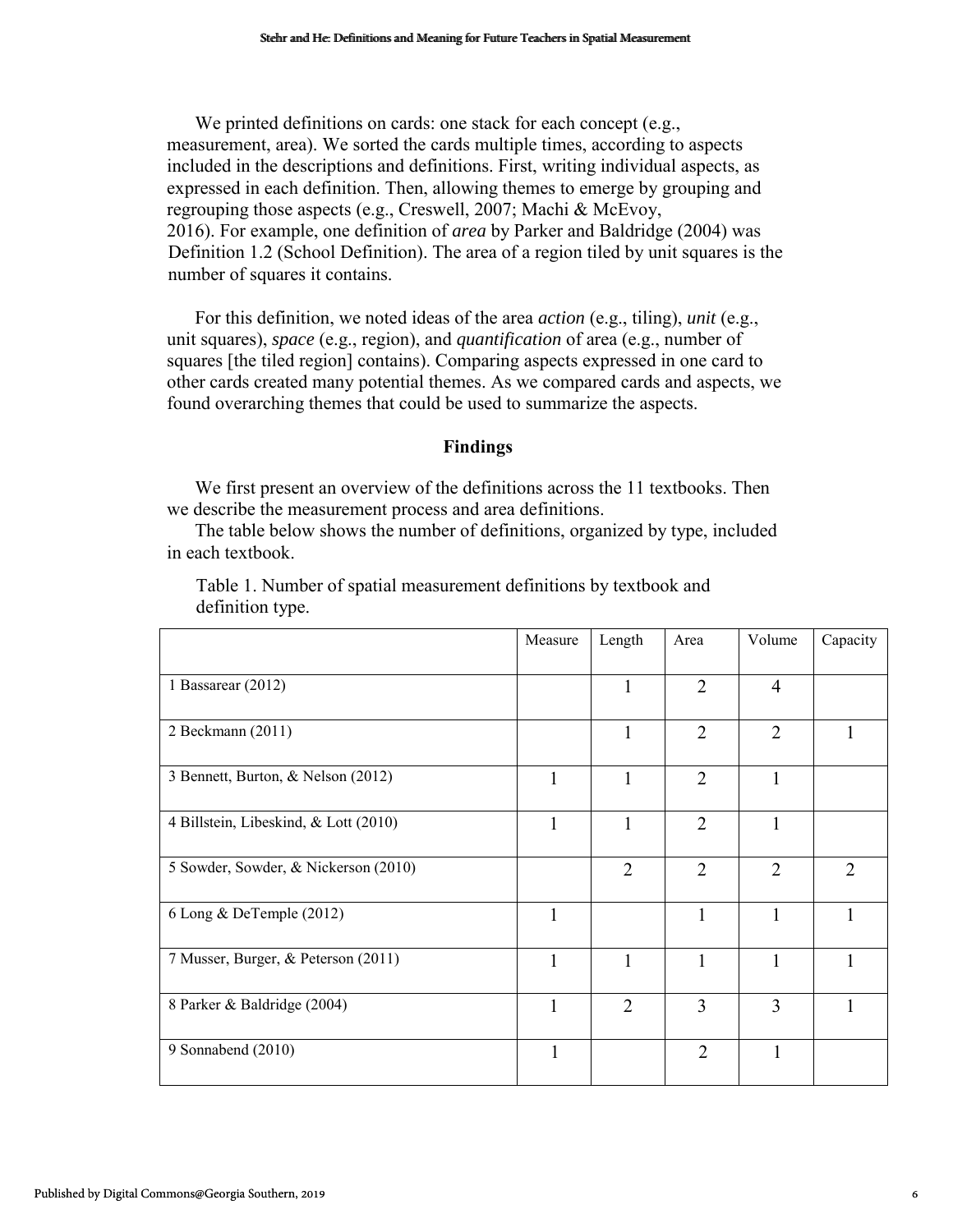| 10 Van de Walle, Karp, & Bay-Williams (2013) |    |    |          |  |
|----------------------------------------------|----|----|----------|--|
| $11 \text{ Wu} (2011)$                       |    |    |          |  |
|                                              | 10 | 20 | $\theta$ |  |

Area and volume made up 36 of the 59 definitions, which indicates more attention was paid to these concepts than to length or the measurement process.

#### **Measurement**

There were six definitions describing measurement or the measurement process. The definitions varied. For example, Long and DeTemple (2012) wrote the following definition of measurement:

The process starts by asking what attribute of the geometric figure we want to measure. Next, we begin to discuss the general process of measurement and the concept of a unit of measurement. (i) Choose the property, or attribute (such as length, area, volume, capacity, temperature, time or weight), of an object or event that is to be measured. (ii) Select an appropriate unit of measurement. (iii) Use a measurement device to 'cover,' 'fill,' 'time,' or otherwise provide a comparison of the object with the unit. (iv) Express the measurement as the number of units used. (pp. 526-527)

In contrast, Billstein et al. (2010) quoted the National Council of Teachers of Mathematics' (2000) *Principles and Standards for School Mathematics*, "A measurable attribute is a characteristic of an object that can be quantified. Line segments have length, plane regions have area, and physical objects have mass." Both definitions include important aspects of measurement, while excluding other important aspects. For example, Long and DeTemple included a detailed description of the process of measurement while Billstein et al. did not. Both definitions include examples of measurable attributes, but Billstein et al. actually defined the term as "a characteristic of an object that can be quantified" while Long and DeTemple did not explain beyond providing examples.

After carefully reading each definition, themes began to emerge. Based on these definitions and themes, a complete definition of measurement would include a definition or description of a *measurable attribute* and a *unit of measure*, followed by the measurement process: (1) selection of object and attribute, (2) selection of unit of measure, (3) comparison of attribute and unit, and (4) expression of measure. In the table below, I show the aspects of each step in the measurement process and how they appeared in the textbook definitions.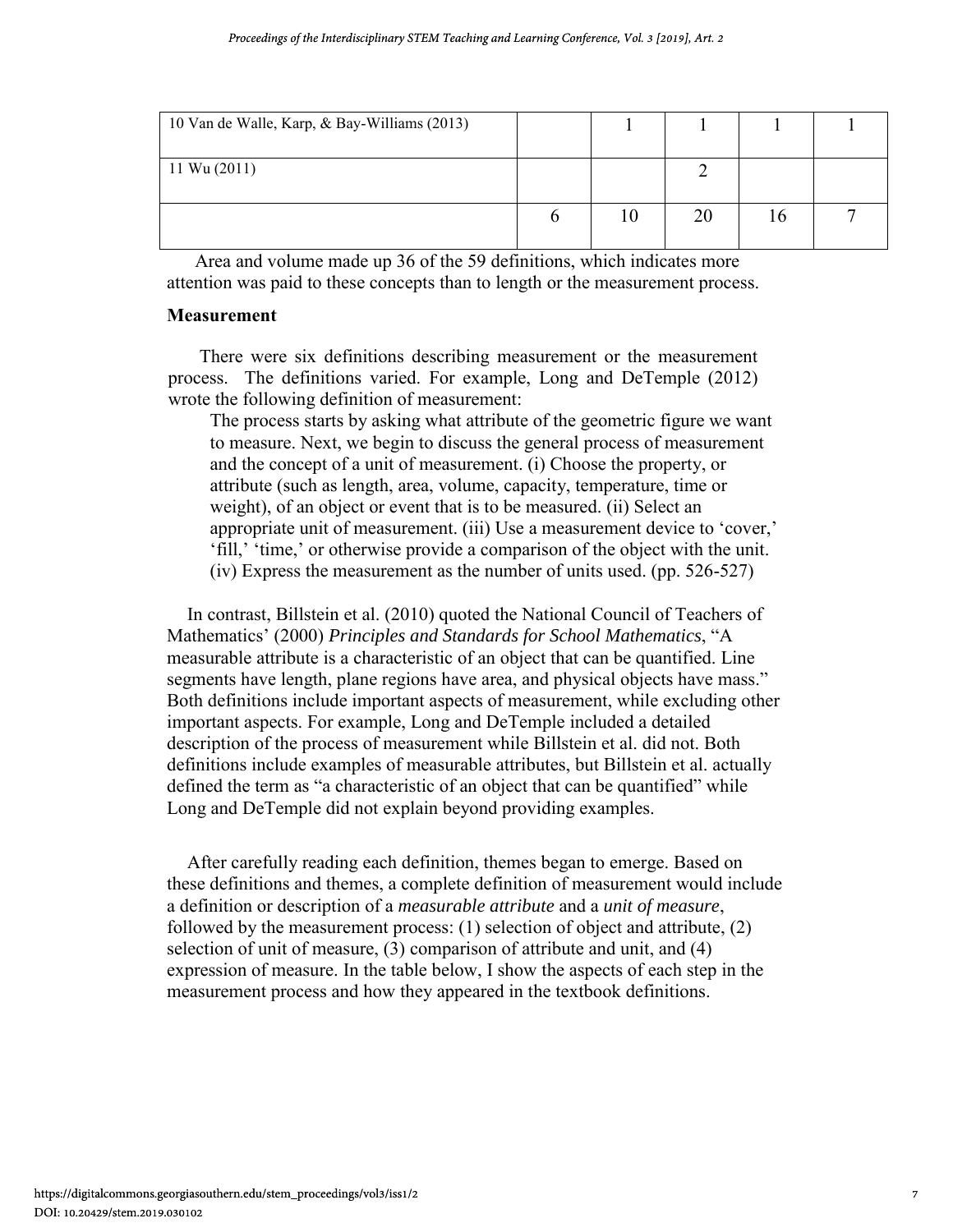|                                  | 3            | $\overline{\mathbf{4}}$ | 6            | 7            | 8            | 9            |
|----------------------------------|--------------|-------------------------|--------------|--------------|--------------|--------------|
| <b>Select attribute</b>          | $\mathbf{1}$ |                         | $\mathbf{1}$ | $\mathbf{1}$ |              | $\mathbf{1}$ |
| Select object                    | $\mathbf{1}$ |                         |              | $\mathbf{1}$ |              |              |
| Mention measurable attribute     | $\mathbf{1}$ | $\mathbf{1}$            | $\mathbf{1}$ | $\mathbf{1}$ |              | $\mathbf{1}$ |
| Define measurable attribute      |              | $\mathbf{1}$            |              |              |              |              |
| Examples of measurable attribute | $\mathbf{1}$ | $\mathbf{1}$            | $\mathbf{1}$ | $\mathbf{1}$ | $\mathbf{1}$ |              |
| Select unit of measure           | $\mathbf{1}$ |                         | $\mathbf{1}$ | $\mathbf{1}$ | $\mathbf{1}$ | $\mathbf{1}$ |
| Mention unit of measure          | $\mathbf{1}$ |                         | $\mathbf{1}$ | $\mathbf{1}$ | $\mathbf{1}$ | $\mathbf{1}$ |
| Define of unit of measure        | $\mathbf{1}$ |                         |              |              |              |              |
| Mention standardized units       |              |                         |              | $\mathbf{1}$ | $\mathbf{1}$ |              |
| Compare attribute & unit         | $\mathbf{1}$ |                         | $\mathbf{1}$ |              |              | $\mathbf{1}$ |
| Mention measuring device         |              |                         | $\mathbf{1}$ |              |              |              |
| Mention measuring actions        |              |                         | $\mathbf{1}$ |              |              |              |
| Mention determine number         | $\mathbf{1}$ |                         | $\mathbf{1}$ |              |              |              |
| <b>Express measure</b>           |              |                         | $\mathbf{1}$ | $\mathbf{1}$ | $\mathbf{1}$ |              |
| as multiples of a unit           |              |                         | $\mathbf{1}$ | $\mathbf{1}$ | $\mathbf{1}$ |              |
| as number of units used          |              |                         | $\mathbf{1}$ |              |              |              |
|                                  |              |                         |              |              |              |              |

Table 2. Number of definitions per textbook mentioning aspects of the measurement process

Based on the textbook definitions, we describe a potential *complete* definition, using sections corresponding to the steps of the measurement process. We cite the textbooks when possible by referring to them by the number assigned to each in Table 1 (e.g., "Bennett et al. (2010)" would be referred to as "3").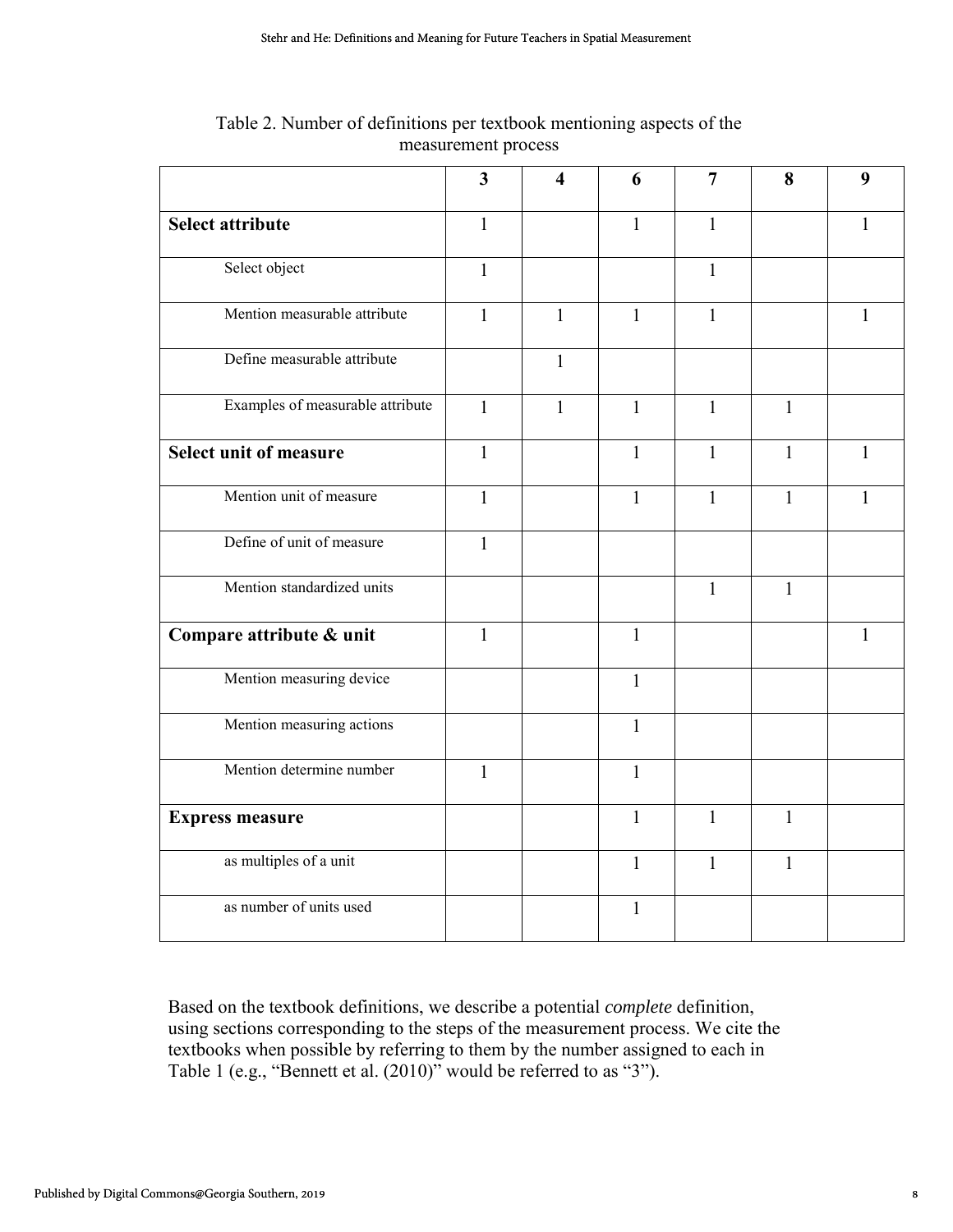**Selection of object and attribute.** Select an object, or event (6), and an attribute (a property  $(6)$  or physical property  $(3)$ ) to be measured  $(3, 7, 6, 9)$ . A measurable attribute is a characteristic of an object that can be quantified (4). Any object or event has many attributes that can be measured (9). When you measure something, you focus on one attribute and ignore all other attributes and qualities (9). Examples of measurable attribute include: length (3, 4, 6, 7, 8), area (4, 6, 7, 8), volume (6, 7, 8), capacity (6, 8), mass (4), weight (3, 6, 7, 8), angle (8), time (6, 8), and temperature (3, 6, 7).

**Selection of unit of measure.** Select an appropriate (6, 7) unit (3, 6, 7, 8, 9), which may be a standard (8) or nonstandard unit, with which to measure the attribute (7). A unit of measure is any reproducible unit that can be used to measure a physical property (3) by covering, filling, timing, or otherwise (6) providing a comparison of the object's attribute with the unit (3, 6, 9).

**Comparison of an object's attribute with unit of measure.** Compare the attribute of the object, or event, to the unit of measure (3, 6, 9) to determine the number of units  $(3, 7)$  that will cover, fill, time, or otherwise complete the comparison of attribute and unit. This may require a measurement device (6, 7).

**Expression of measure.** Express final measures as multiples of the standard (8) or nonstandard unit; that is, as the number of units used (6).

#### **Area**

There were 20 area definitions, compared to only six measurement definitions. Each of the 11 textbooks included a definition, and several included two or three. Often the additional definition referred to surface area, and was still included in the analysis. Using the measurement process as a framework, we focused on the steps: (1) select an object to measure, (2) area as the selected attribute, (3) select unit of measure, (4) compare attribute of object to unit of measure, and (5) express the area measurement.

|                                                          | 2 | 3              | 4              | 5              | 6  | 7 | 8            | 9 | 0 |  |
|----------------------------------------------------------|---|----------------|----------------|----------------|----|---|--------------|---|---|--|
| Select object to measure                                 |   |                |                |                |    |   |              |   |   |  |
| Mention region                                           | 1 |                | $\overline{2}$ | $\overline{2}$ | л. | 1 | 3            | 1 |   |  |
| Other: space, shape, rectangle, surface,<br>object, face |   | $\overline{2}$ |                | $\overline{2}$ |    |   |              | 1 |   |  |
| Define region                                            |   |                |                |                |    |   | $\mathbf{1}$ |   |   |  |
| Mention bounded / closed                                 |   |                |                |                |    |   |              |   |   |  |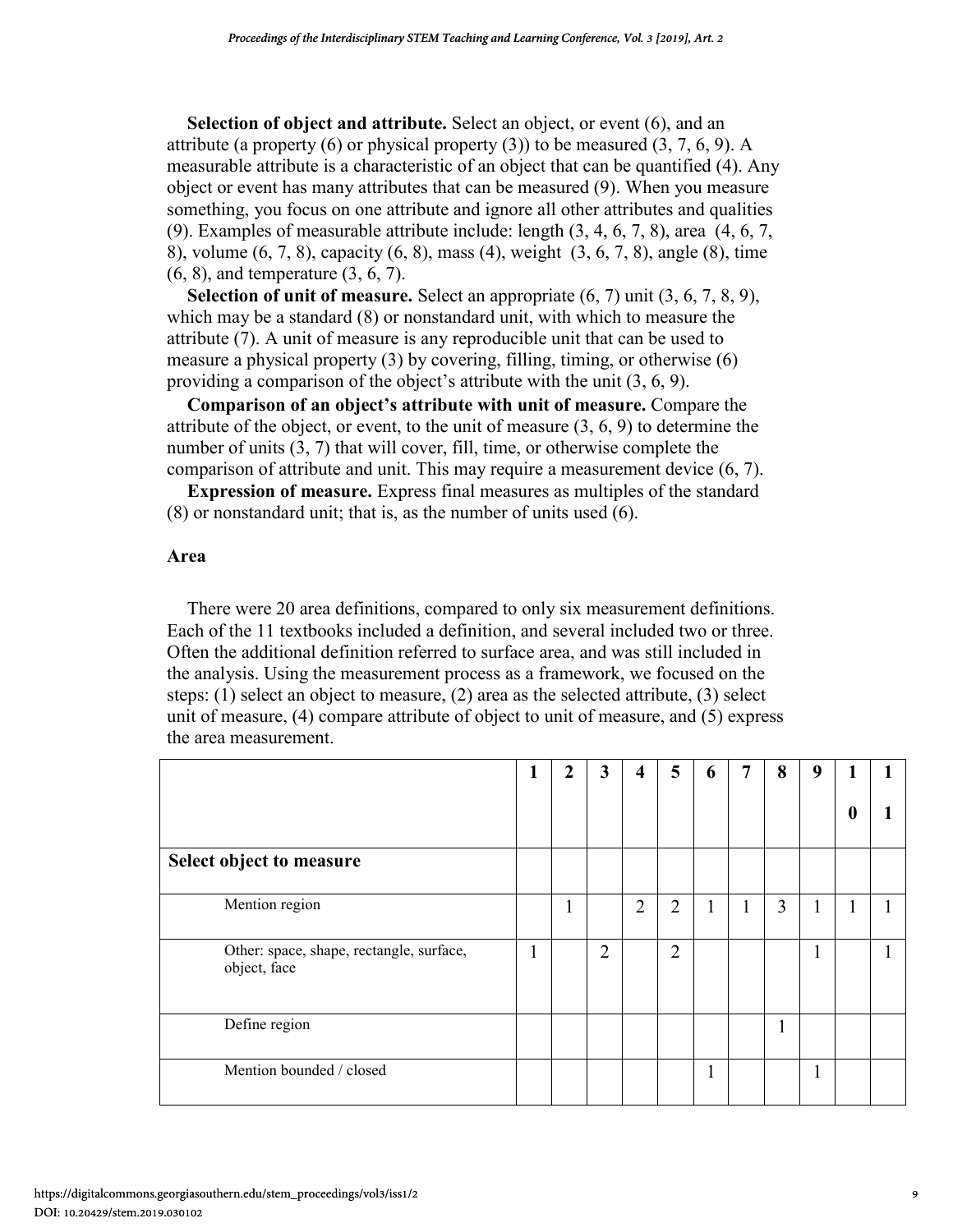| Mention planar or two-dimensional        |                | $\mathbf{1}$   |                | 1              | 1            |              | 1            | 1              | $\mathbf{I}$   |              | 1              |
|------------------------------------------|----------------|----------------|----------------|----------------|--------------|--------------|--------------|----------------|----------------|--------------|----------------|
| Provide examples                         | $\mathbf{1}$   |                | $\mathbf{1}$   |                | $\mathbf{1}$ |              |              | $\mathbf{1}$   | $\mathbf{1}$   |              |                |
| Area as the selected attribute           |                |                |                |                |              |              |              |                |                |              |                |
| Mention as a attribute / characteristic  |                |                |                | $\mathbf{1}$   | 1            |              |              |                |                |              |                |
| Mention size, "how big", amount of space | 1              | 1              | $\overline{2}$ |                |              |              |              | $\mathbf{1}$   | 1              | 1            |                |
| Mention space inside boundary            |                |                |                |                |              |              |              | $\mathbf{1}$   |                | $\mathbf{1}$ |                |
| Mention area is a measure or number      | $\mathbf{1}$   | $\overline{2}$ | $\mathbf{1}$   | $\mathbf{1}$   |              | $\mathbf{1}$ |              | 3              | $\overline{2}$ |              | $\overline{2}$ |
| Mention attribute can be quantified      |                |                |                | $\mathbf{1}$   | 1            |              |              | $\mathbf{1}$   |                |              |                |
| Provide examples                         | 1              |                | 1              |                | 1            |              |              |                | $\mathbf{1}$   |              |                |
| <b>Select unit of measure</b>            |                |                |                |                |              |              |              |                |                |              |                |
| Mention unit squares                     |                |                | $\mathbf{1}$   |                |              |              |              | $\overline{2}$ |                |              | $\overline{2}$ |
| Mention square units                     |                | $\mathbf{1}$   |                | $\overline{2}$ | $\mathbf{1}$ | $\mathbf{1}$ |              |                | $\mathbf{1}$   |              |                |
| Mention other units                      | $\mathbf{1}$   | $\mathbf{1}$   |                | $\mathbf{1}$   |              | $\mathbf{1}$ | $\mathbf{1}$ | $\mathbf{1}$   |                |              |                |
| Define unit                              |                |                |                | $\mathbf{1}$   | $\mathbf{1}$ |              | $\mathbf{1}$ | $\mathbf{1}$   |                |              | $\overline{2}$ |
| Rationale for "why squares"              |                |                | 1              |                |              | 1            |              |                |                |              |                |
| Provide examples                         |                | $\mathbf{1}$   |                |                |              | $\mathbf{1}$ |              |                |                |              |                |
| Compare attribute & unit                 |                |                |                |                |              |              |              |                |                |              |                |
| Mention tile, pave, cover                | $\overline{2}$ | $\overline{2}$ | $\overline{2}$ | $\overline{2}$ | 1            |              | $\mathbf{1}$ | $\mathbf{1}$   | $\mathbf{1}$   |              | $\mathbf{1}$   |
| Define tile, pave, cover                 |                |                |                |                |              |              |              |                |                |              | $\mathbf{1}$   |
| Mention "no gaps or overlaps"            |                | $\overline{2}$ |                | $\overline{2}$ |              |              |              |                |                |              | $\mathbf{1}$   |
| Mention squares or parts of squares      |                | $\overline{2}$ |                |                |              |              |              |                |                |              | $\mathbf{1}$   |
|                                          |                |                |                |                |              |              |              |                |                |              |                |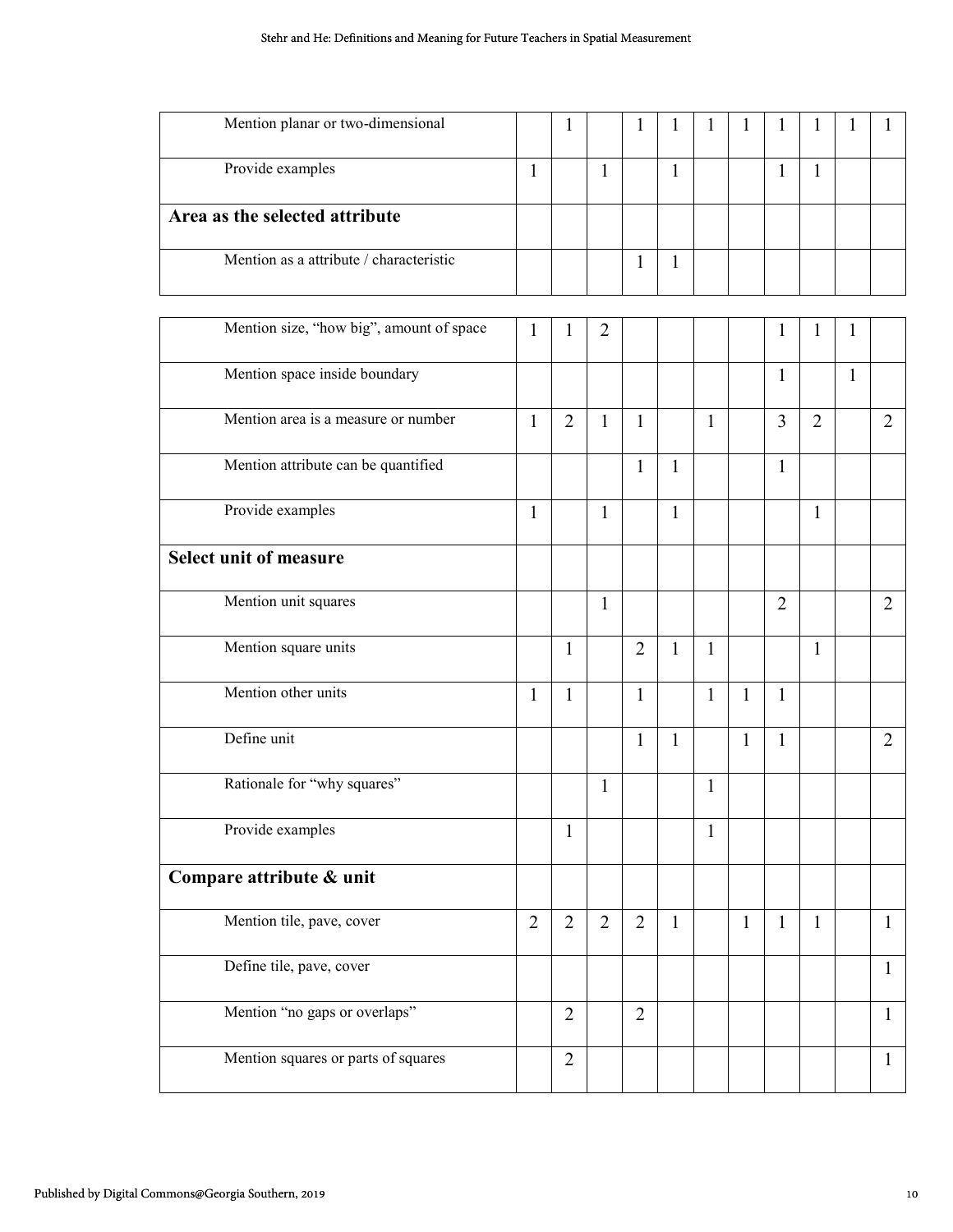| <b>Express measure</b>           |   |                |                |  |   |  |  |
|----------------------------------|---|----------------|----------------|--|---|--|--|
| Mention number of units          | ∍ | $\overline{2}$ | $\overline{2}$ |  | 3 |  |  |
| Mention multiples of unit        |   |                |                |  |   |  |  |
| Describe functional relationship |   |                |                |  | п |  |  |
| Describe sum of areas            |   |                |                |  |   |  |  |
| Describe equal areas             |   |                |                |  |   |  |  |

We describe a potential *complete* definition of area and the measure of area, based on the textbook definitions. This definition is framed by the steps of the measurement process described above. We cite the textbooks when possible by referring to them by the number assigned to each in Table 1 (e.g., "Bennett et al. (2010)" would be referred to as "3").

**Selection of object.** We can measure the area of a region (2, 4, 5, 7, 8, 9, 10, 11). A portion of the plane is called a region (8). A region formed from several pieces is a composite region (8). The region is two-dimensional (2, 4, 5, 6, 7, 8, 9, 10) or planar (11) and is bounded (6, 9) by a closed plane curve (6). Roughly speaking, an object is two-dimensional if, at each location, there are two independent directions along which to move within the object (2). A region could refer to all the faces (1) or surfaces of a 3D figure (3, 5, 9), a rectangle (11), a triangle together with its interior (8), a polygon together with its interior (8), or a disk (8). Examples of surfaces or regions include: the area of the interior of a field  $(3, 5, 9)$ , a lake  $(5)$ , a country  $(5)$ , a geometric shape  $(5)$ , panes of glass  $(3)$ , a wall (3, 5), or your body (5).

**Area as the selected attribute.** Area is a characteristic (or attribute) of surfaces or regions  $(4, 5)$ . Area is the space within a region  $(8, 10)$ . As with length, the term area is used to refer both to the attribute ("The wolf wandered over a wide area") and to the measurement ("The area of the field is 15 acres"). So area is a measure  $(1, 2, 3, 4, 6, 8, 9, 11)$ . Said another way, we can quantify area by measuring it (4, 5, 8) and, when speaking of the quantification, then area is always a number (11). Thinking of area as a functional relationship, are is a way of associating to each region  $R$  a quantity Area $(R)$  that reflects our intuitive sense of "how big" the region is, or the size of the region (1, 2, 3, 9, 10), without reference to the shape of the region (8). For example, how much it takes to cover an object like how much fertilizer to cover a lawn or how much material to cover a bed (1). You could use area to compare prices based on the area of a package of gift wrap (9).

**Selection of unit of measure.** To measure the sizes of surfaces, we need a new type of unit, one that can be used to cover a surface (3). To measure the area of a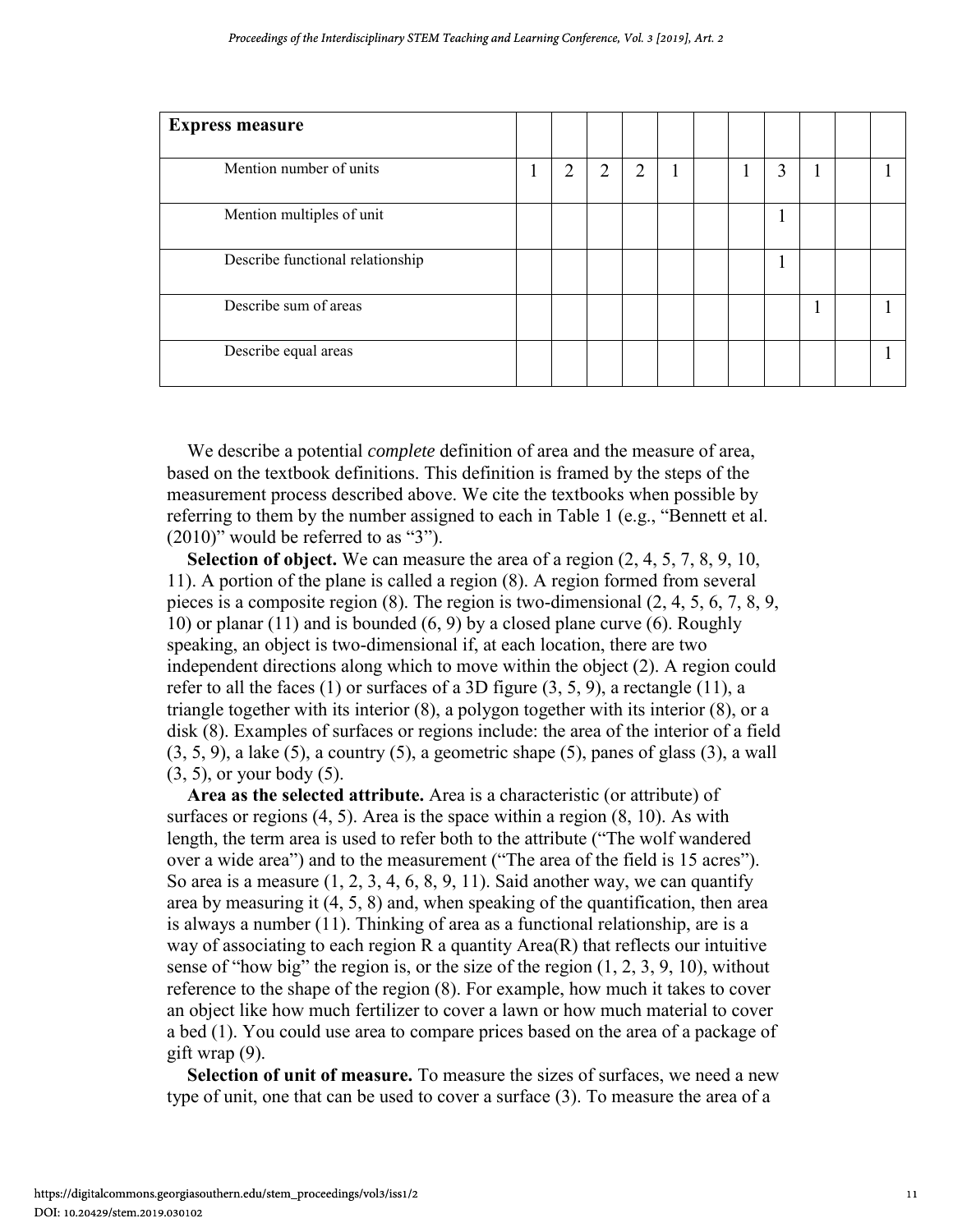region informally, we select a an appropriate unit (1). We can choose any convenient two-dimensional shape as our unit (7). Any shape could be chosen as a unit (6), as long as they are same-sized units of area (4). The area of a "unit region" is declared to be 1 unit of area  $(8)$ . The square is the most common  $(3, 6)$ ; we call it a square unit  $(2, 4, 5, 6, 9)$  or unit square  $(3, 8, 11)$ . The size of the square is arbitrary

(6). It is natural to choose the length of a side to correspond to a unit measure of length (2, 6). That is, a square unit typically measures 1 length unit on a side (1, 4, 11). The area of a unit square is by definition the number 1 (11). Areas are usually measured in square centimeters (2), square inches (2, 6), square feet (6), and so on.

**Comparison of an object's attribute with unit of measure.** We cover (1, 3, 4, 5, 7, 8, 9) or tile (8, 11) or pave (11) the region with units (4, 5, 7). The units should be nonoverlapping (4); that is, there should be no gaps or overlaps between the units (2, 4, 11). The squares may be cut apart if necessary so that we may use parts of a unit (2, 11). For example, we say a collection of unit rectangles tile or pave a given rectangle R, if, by combining the collection together we get the whole rectangle R (11). By "no gaps or overlaps," we mean that the collection of unit rectangles intersect at most along their boundaries (11).

**Expression of measure.** We determine the number of same-sized units that are needed  $(1, 2, 3, 4, 5, 7, 8, 9, 11)$ , or we can say that we express area as a multiple of the unit area (8). If two regions are congruent, then their areas are equal (11). If two regions have at most (part of) their boundaries in common, then the area of the region obtained by combining the two is the sum of their individual areas (9, 11).

#### **Conclusion**

The concepts of measurement and area seem to be fairly straightforward, especially to a layperson. The creation of definitions is not a straightforward process, however. In the textbooks examined here, no one textbook included a "perfect" definition. Even the definitions that I have constructed based on the ideas and descriptions of these 11 authors are incomplete. Future steps of this research should be to bring such a detailed definition to preservice elementary teachers to see if it comprehensible and useful to their development of a more robust understanding of measurement, area, and the process of measurement. **Solution Common Solution** Solution Solution Symphony Common Southern Common Symphony Common Southern Common Southern Common Southern Common Southern Southern Southern Southern Southern Southern Southern Southern Southern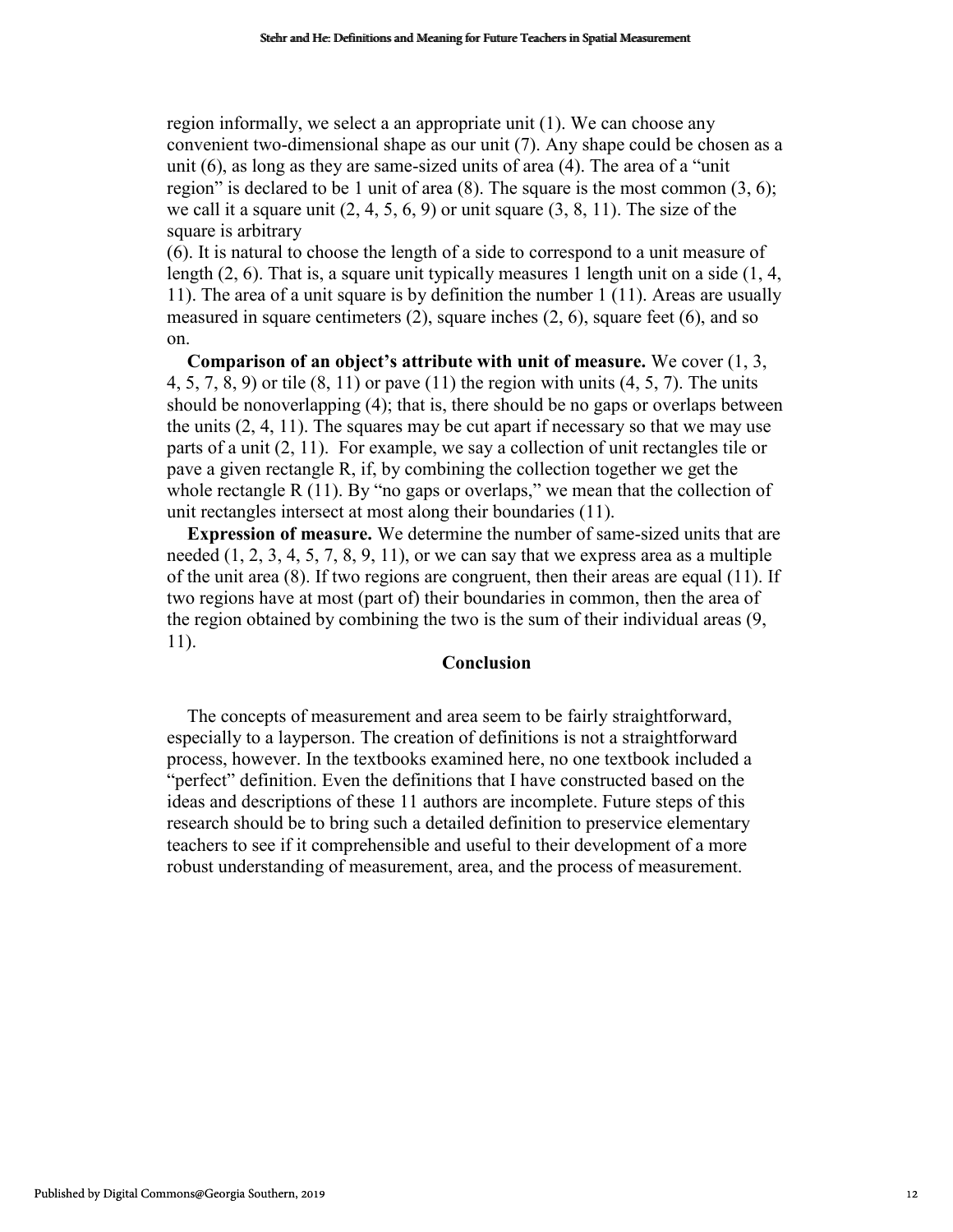#### **References**

Bassarear, T. (2012). *Mathematics for elementary school teachers* (5th ed). Belmont, CA: Brooks/Cole-

Cengage.

Beckmann, S. (2011). *Mathematics for elementary school teachers* (3rd ed). Boston, MA: Pearson/Addison

Wesley.

Bennett, A.B., Burton, L. J. & Nelson, L. T. (2012). *Math for elementary teachers: A* 

*conceptual approach* (9th ed). New York, NY: McGraw-Hill Science/Engineering/Math.

Billstein, R., Libeskind, S., & Lott, J. W. (2010). *A problem solving approach to mathematics* 

*for elementary school teachers* (10th ed). Boston, MA: Pearson/Addison-Wesley.

Kamii, C., & Kysh, J. (2006). The difficulty of "length 9 width": Is a square the unit of

measurement? *Journal of Mathematical Behavior, 25(*2), 105–115.

Kloosterman, P., Rutledge, Z., & Kenney, P. A. (2009). Exploring Results of the NAEP: 1980s to the Present.

*Mathematics Teaching in the Middle School*, *14*(6), 357. Long, C. T., & DeTemple, D. W. (2012). *Mathematical reasoning for elementary teachers*  (6th ed.). Boston,

MA: Pearson/Addison Wesley.

Machi, L. A., & McEvoy, B. T. (2016). *The literature review: Six steps to success*. Corwin Press.

McCrory, Raven. (2006). Mathematicians and mathematics textbooks for prospective elementary teachers.

*Notices of the AMS, 51(*1), 20-29.

Musser, G. L., Burger, W. F., & Peterson, B. E. (2011). *Mathematics for elementary school* 

*teachers: A contemporary approach* (9th ed.). New York: John Wiley & Sons, Inc.

National Center for Education Statistics [NCES]. (2017). NAEP data explorer: Online

questions tool. Retrieved from[: http://nces.ed.gov/nationsreportcard/itmrlsx](http://nces.ed.gov/nationsreportcard/itmrlsx)